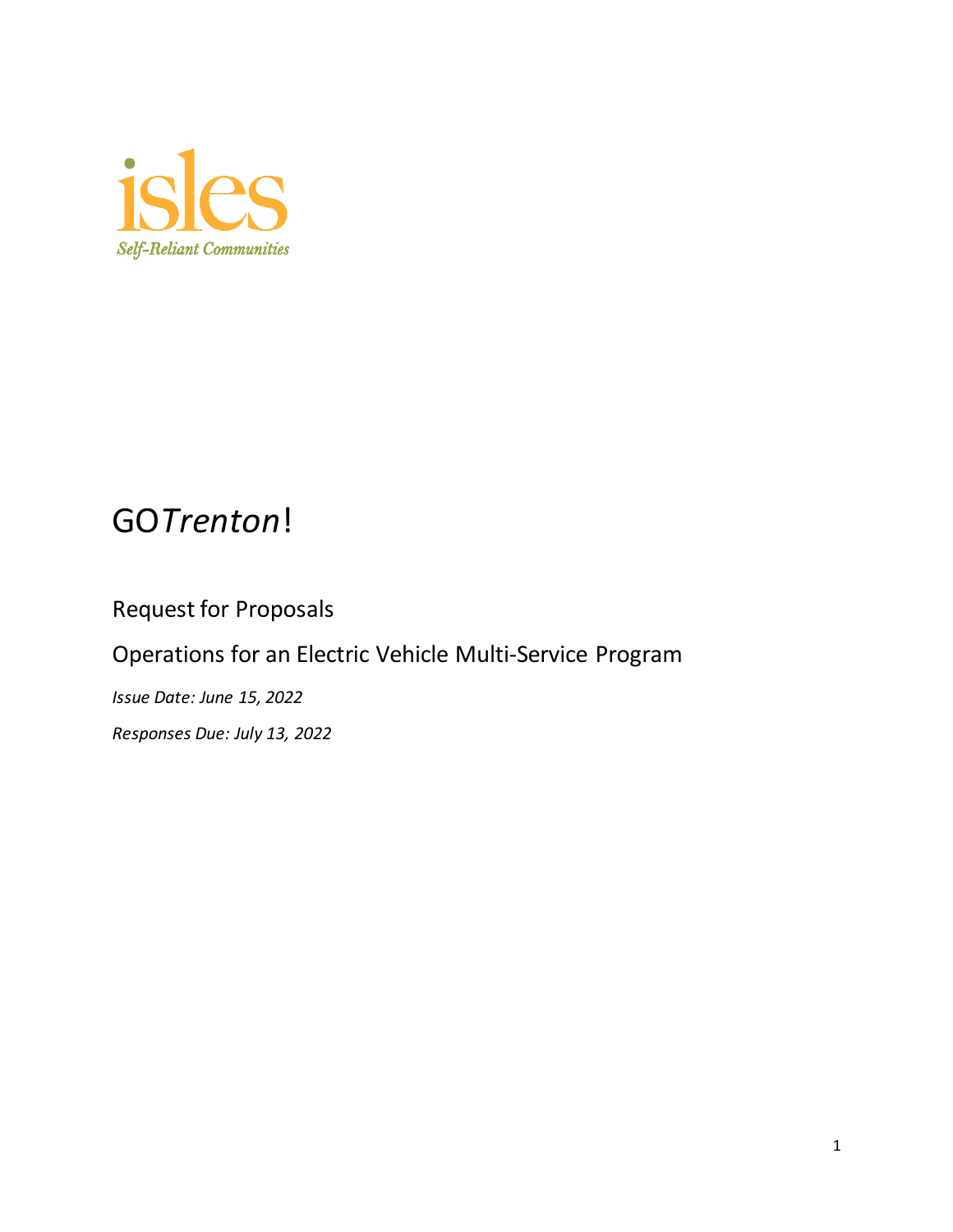## **Table of Contents**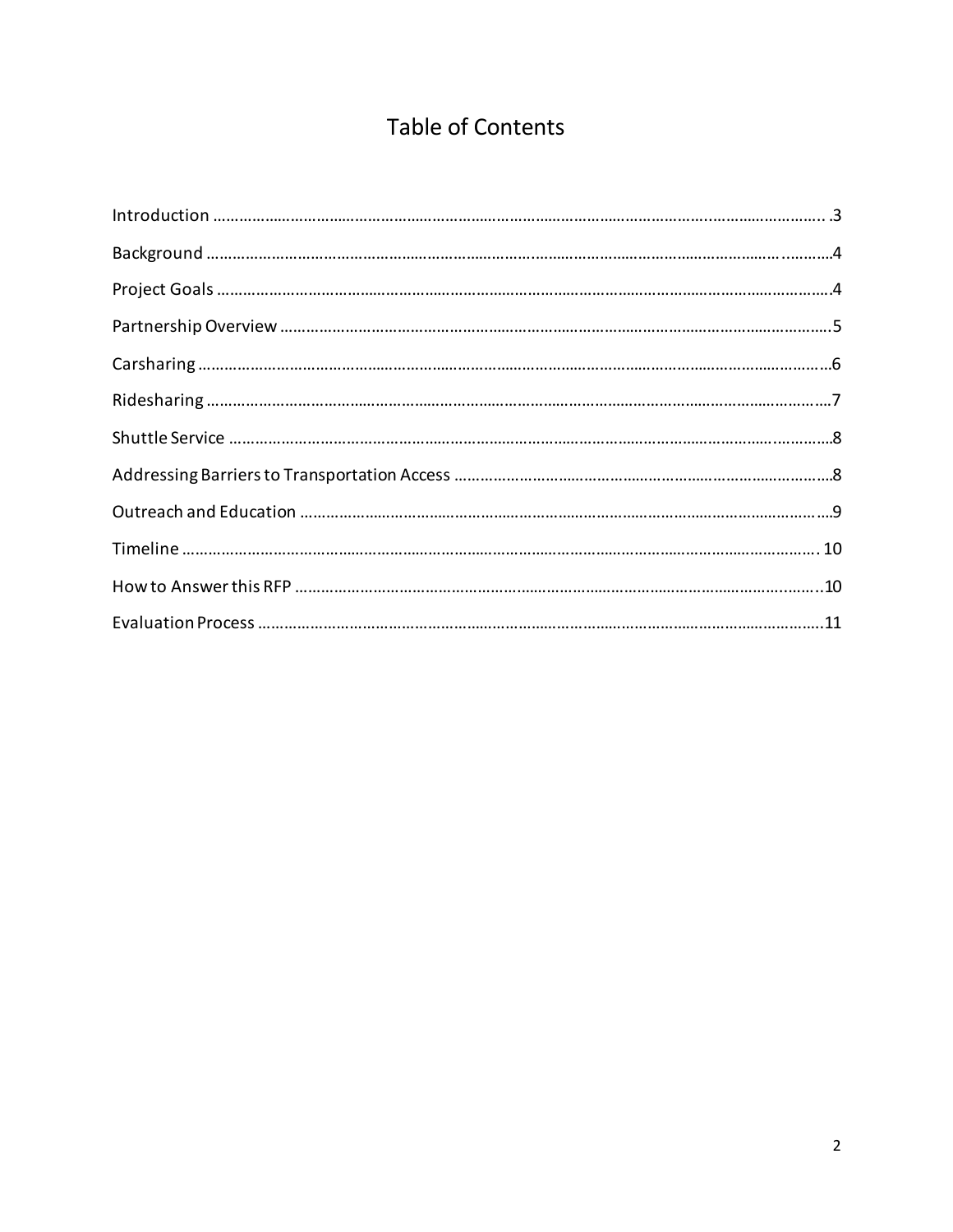## Introduction

Isles, Inc. is inviting vendors to submit proposals for overseeing the implementation and ongoing operations of an electric vehicle multi-service program that will focus on serving as an affordable and reliable transportation option for the residents of Trenton, New Jersey. Now referred to as **GO***Trenton***!**, the program is an electric vehicle solution that will work to improve low-income residents' mobility and increase access to jobs, healthcare, and new opportunities. In addition to expanding low-cost transportation options for low-income communities, the program will also be available to the general public and will work to address public health challenges by reducing greenhouse gases and air pollution.

Isles will serve as the community-facing entity and will partner with a vendor to oversee the vehicles, operations, and program management of the project. The program is planned to be implemented in phases. When fully operational, it will offer three transportation services, each addressing a specific need.

- 1. An EV carshare service for residents looking to use a car for designated period of time and flexible usage
- 2. An EV rideshare service for residents looking for an affordable mode of travel within the city or nearby
- 3. An EV shuttle service that will connect major points of interest and essential services (including areas with high concentrations of jobs) that will run on a consistent schedule with flexible routing, higher capacity vehicles.

All three services will offer subsidized rates for low and/or no cost rides for low- to moderateincome (LMI) residents and/or vulnerable populations.

Isles is working in coordination with the City of Trenton to install the electric vehicle infrastructure to support the project services. Fourteen (14) dual-port Level 2 charging stations will be installed at 10 identified site locations through the city's competitive contracting process[: https://nj-trenton.civicplus.com/bids.aspx?bidID=519](https://nj-trenton.civicplus.com/bids.aspx?bidID=519)

In addition to these charging stations, Isles is in the process of installing two dual-port Level 2 and 1-2 DCFC charging stations at a Trenton-based headquarters location and two dual-port Level 2 charging stations at our social profit center at Mill One.

Earlier this year the New Jersey Department of Environmental Protection awarded Isles funding to spearhead this project. Funds from this award will be granted to the selected Vendor to subsidize part of the startup costs for preparing the program. This includes funding for vehicle procurement, shuttle procurement, and costs for the development of a customized software application and the installment of customer interface hardware. Additional funding has been provided to Isles to work in collaboration with the Vendor to guide the development of the program, market the services, assist with workforce development, and recruit organizations and businesses to use the program for their clientele and customers.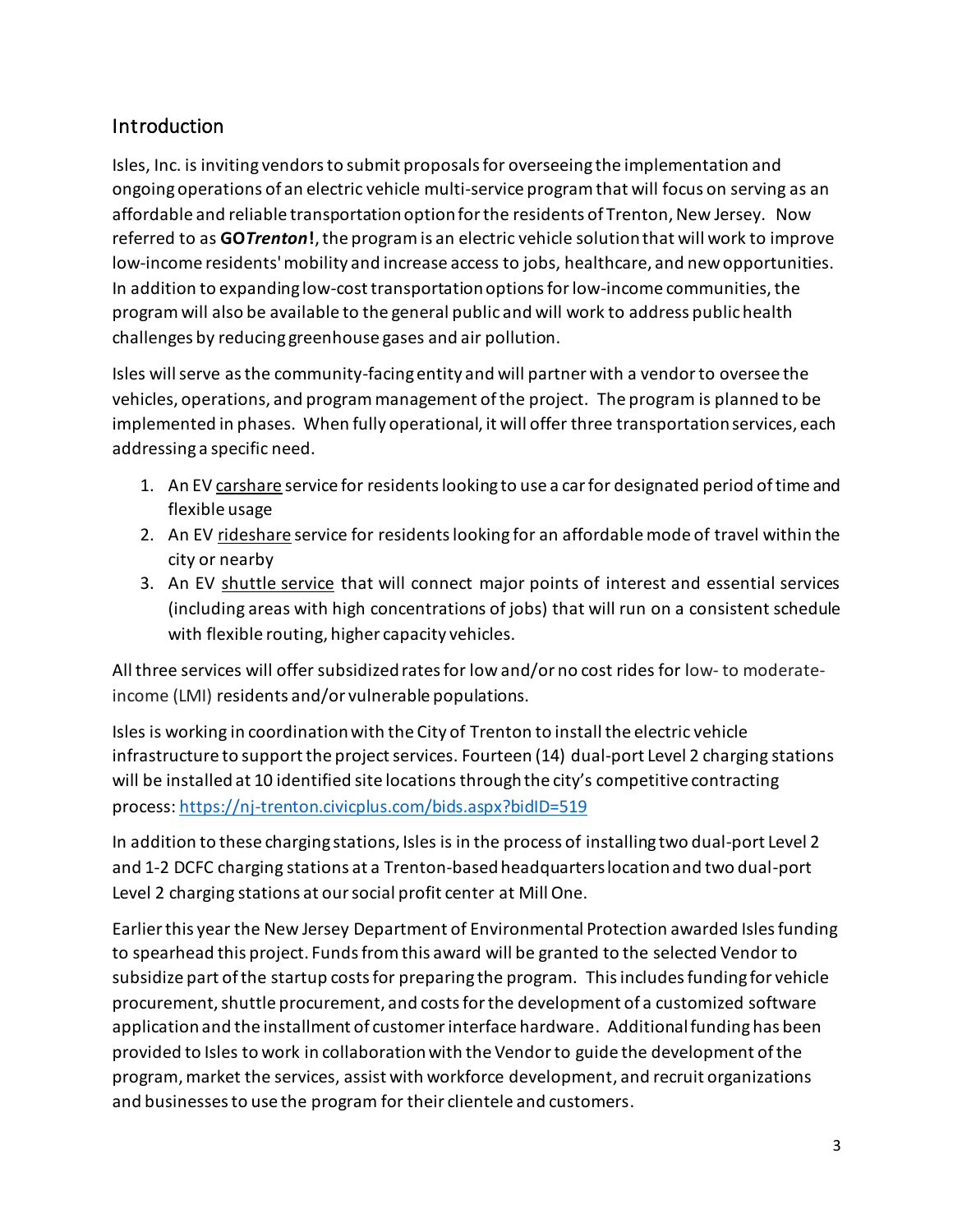Vendors are encouraged to respond with an overview of their services whether it addresses all aspects of the program or parts of it. Vendors are also welcomed to work in collaboration with others to fully respond to all components of this RFP.

## Background

The City of Trenton is burdened with a 27% poverty rate and approximately 30% of households are reported to be car-free according to the US Census. Additionally, 21% of residents have reported carpooling as their main mode of travel to work. According to the DVRPC Natural Resources Inventory 2014, the city experiences an average of 100 days per year of moderate or unhealthy air quality, which is likely linked to increased respiratory disease among residents (Climate Action Plan for the City of Trenton, 2010). With this program, Isles, Inc. sees an opportunity to promote economic revitalization and transportation equity while reducing air pollution in the city.

Isles, Inc. has worked in collaboration with Charge EVC-NJ, Environment New Jersey, NJ Clean Cities Coalition, and the City of Trenton for several years on this project. Additionally, the project team was selected to spend a week with Rocky Mountain Institute (RMI) as part of its e-Mobility lab in August 2019 workshopping the project. The project team had the benefit of RMI staff and technical faculty that are still working with us on bringing the project to fruition. The work done to date has been thoughtful, collaborative and draws from a wide range of experience from across the county.

## Project Goals

The overall purpose of this program is to contribute to the development of financial, health, and social equity in the city. Our project goals are as follows:

- 1. Promote economic revitalization by improving mobility for residents who lack affordable and reliable transportation options.
- 2. Increase access to jobs, healthcare, nutritious food, and essential resources through clean, reliable transportation.
- 3. Address the disproportionate asthma rates thatTrenton residents experience by reducing air pollution in the city.
- 4. Support greater access to essential services and resources for residents in need provided by Trenton's community organizations and local businesses.
- 5. Increase workforce opportunities through project hiring and by connecting Trenton residents to other job opportunities.
- 6. Reduce dependency on private vehicles.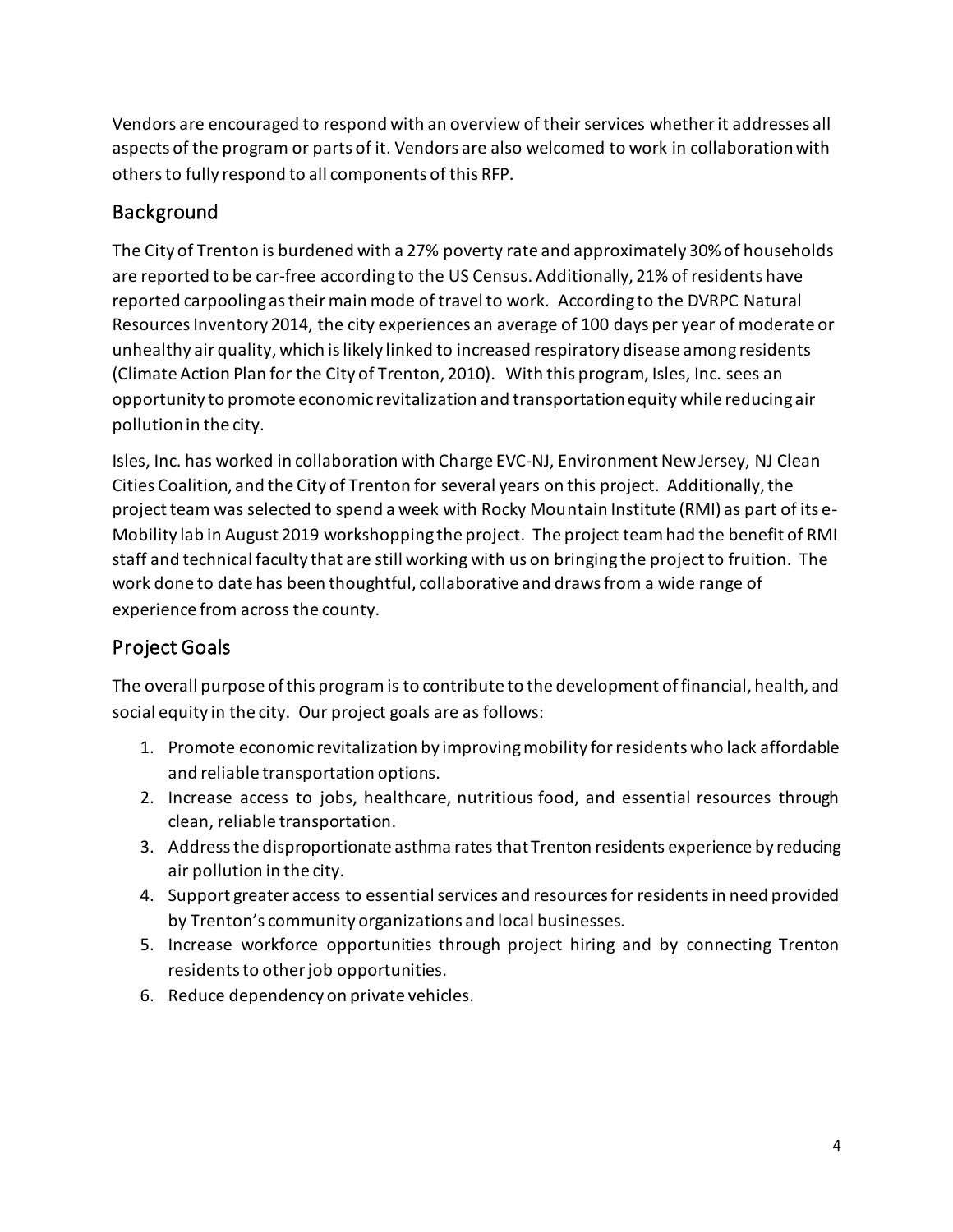## Partnership Overview

Go*Trenton*! is a collaborative effort that will be developed and executed by public, private, and nonprofit partnerships. Isles offers on-the-ground knowledge about the Trenton community, its needs, and best practices for engagement to recruit program users.

While we serve as the community-facing entity for this project, we are looking for vendors that can provide the management, maintenance, technology and start-up solutionsfor this program. Please describe how your services will fulfill the following needsin detail:

**Carshare, rideshare, and shuttle services operations** (see corresponding sections below for more information).

**Customer service support** that oversees operations and includes in-person customer assistant, real-time phone support, and communications through text/in-app messaging system. Isles will develop a Headquarters location that will house an office manager provided by the Vendor and the project's fleet, as well as serve as a customer-facing entity for people to schedule rides, become a member of the program, and address any service issues.

**Regular consulting services** that include data-driven feasibility studies and planning to expand access to the project's services, improve service efficiency, and scale the program as a comprehensive transportation solution designed to build wealth and improve health in the city. We are also interested in emerging best practices and insight on the electric vehicle industry that will help operate and scale the program.

**Vehicle management**, including procurement, oversight, dispatchment, fleet maintenance, ongoing sanitation, and passengers' safety, especially during the COVID-19 pandemic. Funding awarded by the DEP will provide up to \$104,000 to subsidize the cost of vehicles for the first year for the rideshare program and up to \$313,000 for the shuttles.

**Comprehensive software application** tailored specifically to the community's needs and project goals. We are looking for a software application that includes the following features:

- a routing algorithm that can analyze trips and group passengers to nearby carshare vehicles or efficient ride shares while anticipating and providing for high-demand peak times such as commuter hours or other major events
- a map of all charging stations in the city with abilities to indicate which ones are available for use; additional data from chargers
- a navigation system that guides drivers, updates routes to real-time demand, and allows them to communicate with the Isles headquarters and system administrators and customers
- a rider reservation system where users can book pre-scheduled and on-demand rides, easily pay for trips, and apply for membership specifications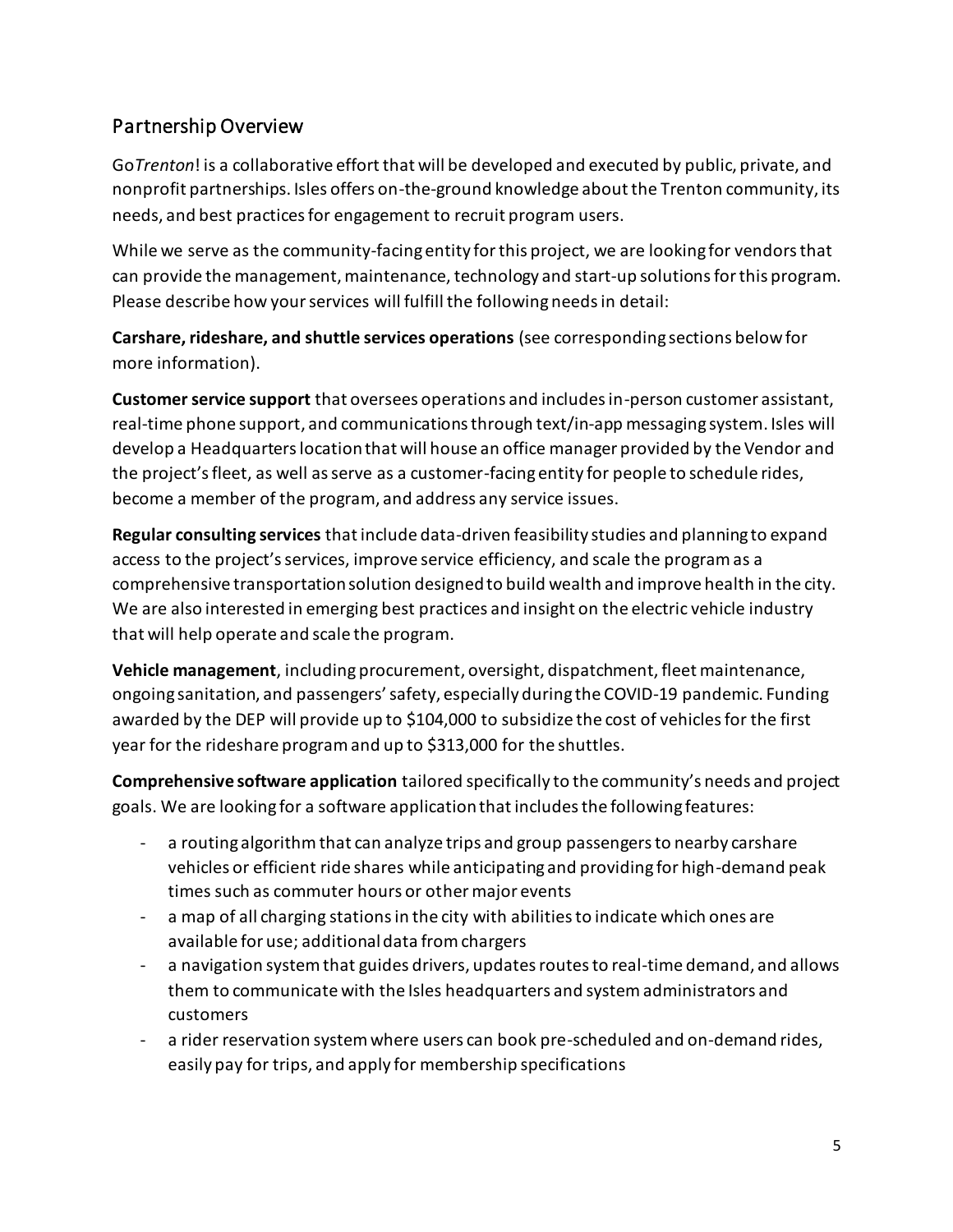- driver and vehicle verification for riders including vehicle info, license plate, driver's name
- schedule, map, and arrival alerts for the shuttle service
- geofencing capabilities

Isles will provide \$25,000 to offset the costs for developing a customized software application.

**Web based interface system** that will allow the program manager to monitor live service operations, manage user accounts, and provide customer support.

**Customer interface hardware**, either as a kiosk or other form, that can be installed at community centers for users without smart phones. The opportunity to provide this has also been given to Vendors applying to Isles' previous RFP for the installment of electric vehicle infrastructure. Isles will provide up to \$30,000 to install this hardware.

**Data and analytics**that can be collected and evaluated over time, including overall service utilization, number of pickups and drop-offs in low-income neighborhoods or major employment centers, vehicle-miles and carbon emissions reduced, average daily ridership, trip length, and wait time. Consulting on continuous evaluation on the collected data will be necessary to best adapt the program to the community's needs.

**Customer service support** that oversees operations and includes in-person customer assistant, real-time phone support, and communications through text/in-app messaging system.

**Workforce development plan** in collaboration with Isles to determine demand for high-peak times, and plan for driver shifts and ensure demand matches capacity. This plan will also provide recruitment of local workers, training for drivers, and background checks.

**Insurance plan** that covers liabilities associated with charging infrastructure, vehicles, operations, and passengers. *Release and Indemnity*. *To the fullest extent permitted by law, Vendor shall release, indemnify, defend and hold harmless Isles Inc. and its directors, officers, trustees, employees, representatives and agents from and against any and all claims, demands, suits, damages, liabilities, injuries (personal or bodily), property damage, causes of action, losses, judgments, costs, expenses and penalties, including, without limitation, court costs and attorney's fees, arising out of (directly or indirectly) or related in any way to the negligent or wrongful acts or omissions of Vendor or any Vendor director, officer, employee or agent in connection with this Grant or the Project, except to the extent resulting from the negligent or wrongful acts or omissions of Isles Inc.*

## Car Sharing

The Vendor will be responsible for engaging and managing a car sharing operatorfor a minimum of five (5) years. The Vendor will propose the structure of its car sharing operations, which must provide for one-way model (A2B) and/or round-trip model (A2A). The one-way model allows a member to pick up a vehicle at predetermined, designated location A and drop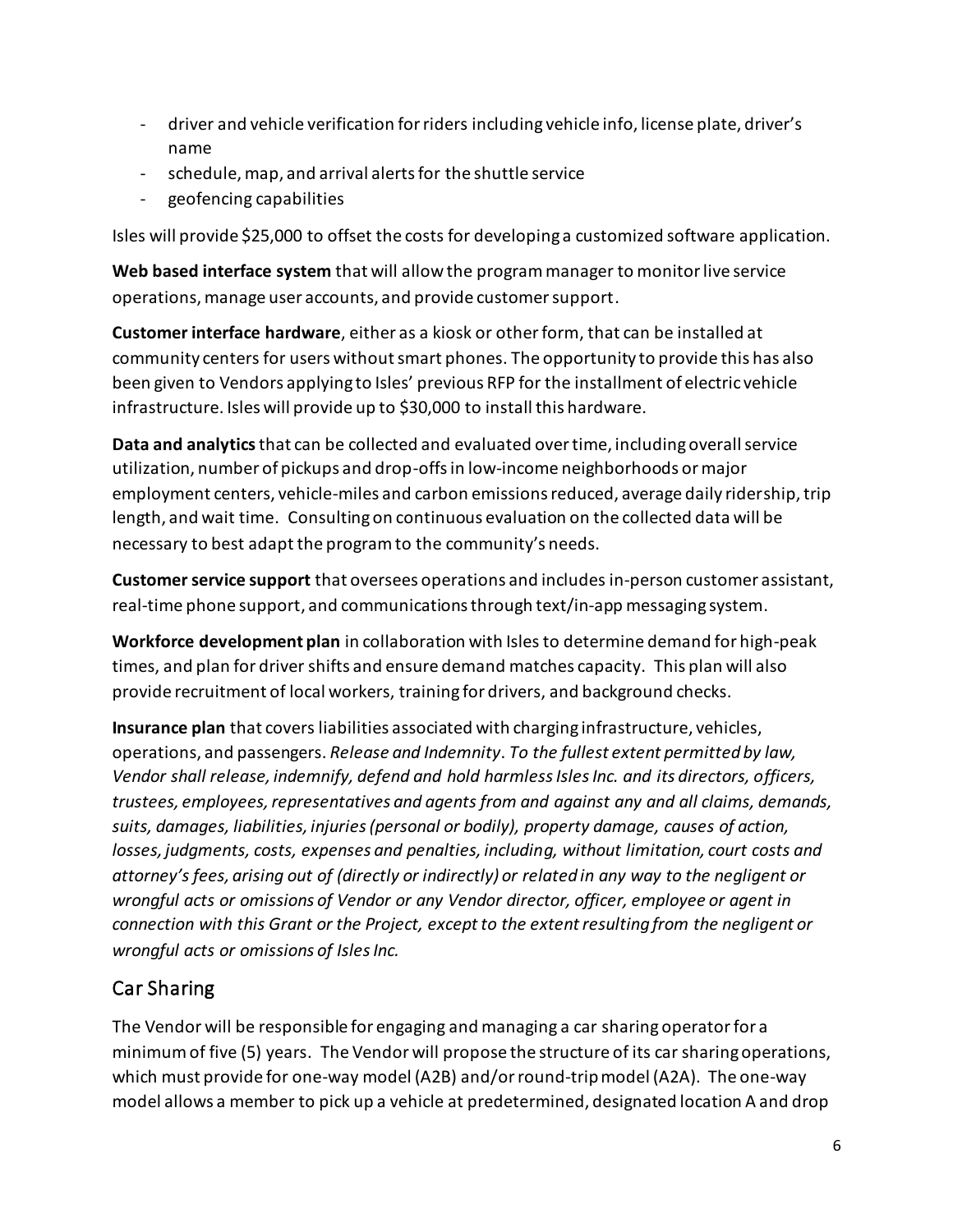it off at a designated location B. The round-trip model allows a member to pick up a vehicle at a predetermined dedicated spot and return it to that same port location.

The Vendormust commit to providing approximately three (3) to five (5) EVs dedicated to public car sharing and will be responsible for the vehicles at all times, including:

- Insurance of EVs
	- $\circ$  The Vendor and/or its partners will have liability insurance agreements for EVs that provide at least the minimum aspects as required by law.
- Electricity
	- $\circ$  The Vendor will be responsible for managing the payment to the utility provider at any and all locations in the project.
- All communication with car sharing operator
	- o The Vendor maintains open communication lines with all of its operators
- Ensuring car sharing operator is properly maintaining car sharing vehicles
	- $\circ$  The Vendor carries the responsibility that the EV car share program is maintained to the standards set in this RFP, and continuing throughout the term of the project
- Cleaning of vehicles
	- $\circ$  The Vendor carries the responsibility that the EV car share program is maintained to the standards set in this RFP, and continuing throughout the term of the project, including cleaning the interior and exterior of the vehicles
- Networked electric vehicles available 24/7 accessible via mobile app/website
	- $\circ$  The EV car share program will be accessible 24/7 via website and mobile app, and all EVs will be networked to provide the maximum amount of transparency possible.
- Movement of EVs to ensure accessibility
	- $\circ$  The Vendor will create or provide a plan to ensure that vehicles are readily available to residents who would benefit most from this service
- Customer service

The chosen Vendor will work in collaboration with Isles to establish fare structuresfor each service. A subsidized rate will be provided to low-income residents by Isles. Please outline how your business model will implement this service and include your timeline for development and execution. Also include the following information for the vehicles you will be providing:

- Make and model
- Maintenance overview and costs
- Operations overview
- Battery charging plans

#### Ridesharing

The Vendor will manage a ridesharing program in collaboration with Isles. The program will hire, train and manage an adequate number of local drivers to operate the program.

Isles seeks a Vendor that will provide the following: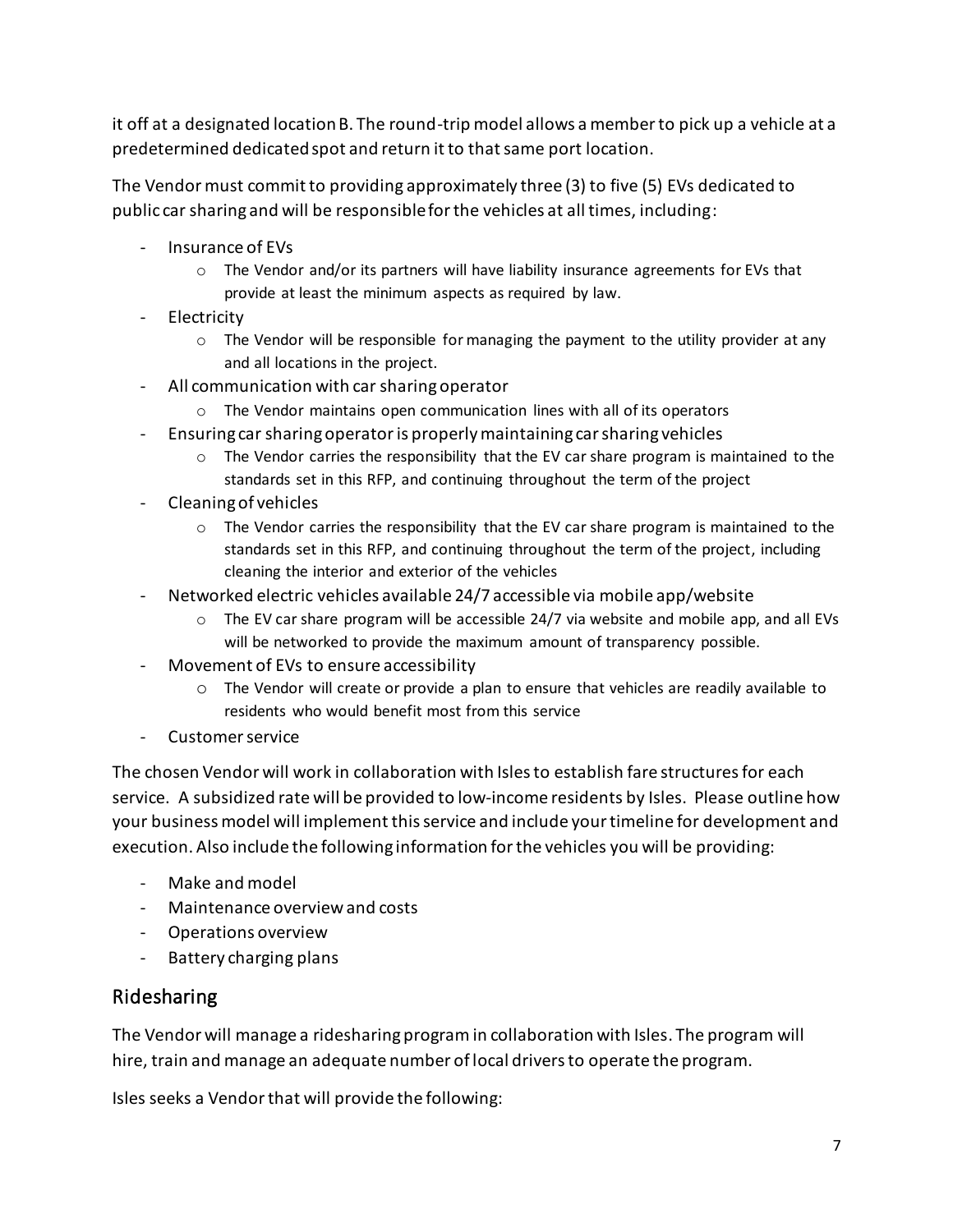- Five (5) electric vehicles to operate the program. Additional vehicles will be requested as the program grows. We are open to considering various proposals regarding potential ownership models. Up to \$104,000 will be provided to offset costs for procuring vehicles.
- Software application that provides a flexible rider reservation system, navigation and support for drivers, customer service for riders, live monitoring, on-demand bookings, and accounts management. Please provide information about data your software application is able to report. At a minimum, we seek data that captures vehicle-miles saved through ridesharing as well as carbon emissions reductions.
- Recruitment and robust training support for drivers.

Please outline how your business model will implement this service and include your timeline for development and execution.

## Shuttle Service

The Vendor will provide two (2) to four(4) electric vans/buses that will be used to implement and operate a shuttle service for residents. These shuttles will travel specific routes that will connect residents to jobs and social, financial, and health services. Isles' goal is to connect with specific businesses and organizations to create a network that will provide better access to essential resources and services.

Isles is currently connecting with community organizations to expand the program's reach.

The Vendor will be responsible for working with Isles to create efficient routing systems, locate accessible pickup locations, and organize schedules. Isles will assist in connecting the Vendor to a local workforce by training drivers for the program and assist with all other operations of this service.

Up to \$313,000 will be provided to the selected Vendor to offset the cost of procuring shuttle vehicles.

## Addressing Barriers for Low-Income Residents

The primary goal of this program is to provide mobility services for residents that lack affordable and reliable transportation options. Vendor will provide solutions to challenges to accessing the program's services. Please provide information on how your company will address the following issues:

Some residents will not have access to a smart phone. Project partners' plan must provide a means to connect residents to carsharing, ridesharing and shuttle services. Potential solutions to ensuring these residents can use the app include public kiosks, pre-loaded RFID cards, or user interface software integrated within the charging port infrastructure.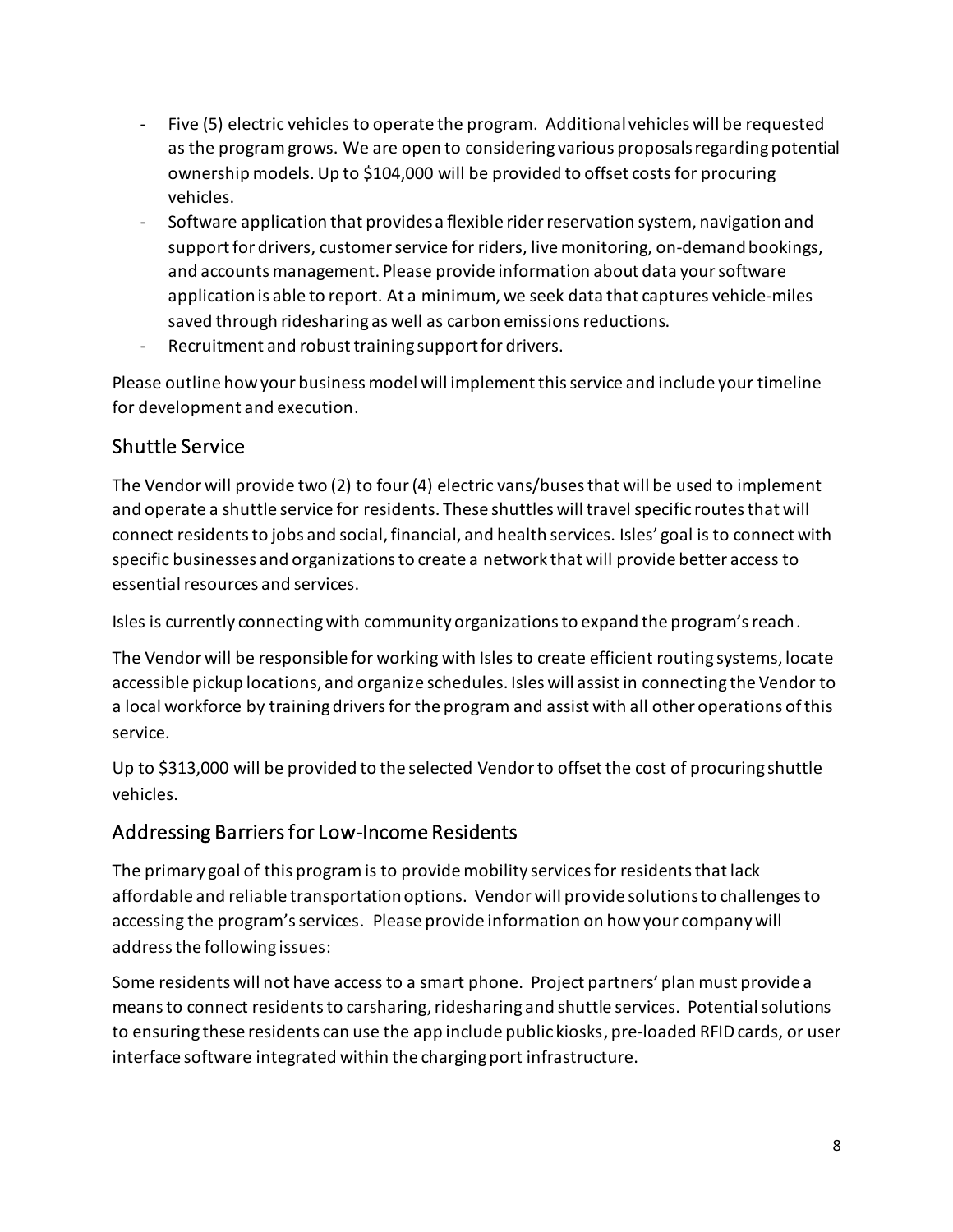Some residents will not have access to bank accounts and won't be able to make automatic payments through an app. One solution that may be most accessible to some community members includes creating vouchers or a similar system that pre-approves rides to certain members.

The program and its project partners must build trust within the community. From background checks on drivers and trusted transactions, to safety of the vehicles and compliance with CDC guidelines, all services must ensure that residents feel safe and secure throughout their experience with the project. Please describe how your company will address the issues.

## Outreach and Education

Isles, Inc. is dedicated to executing a robust outreach and education plan to learn more about the needs of the community as well as to spread word and anticipation of the program. We have conducted approximately 100 on-the-ground surveys to begin assessing the viability and acceptance of the program by the community members, received feedback from several community organizations, and hosted two listening sessions where we heard from several organizations interested in using the service. Isles will continue to conduct these listening sessions, open to both residents and other stakeholders, to gather insight on transportation needs, recruit local leaders, and determine the best method for collaboration.

Isles, Inc. will hire several EV Ambassadors, recruiting reputable community members to educate residents about the program. Training for ambassadors will include an introductory lesson on electric vehicles, basic program information, membership recruitment processes, etc. EV Ambassadors will also be supplied with educational and marketing materials to distribute to community members.

In order to establish a baseline of usage, Isles will partner with local organizations that offer social, health, and financial services that are looking for a solution to their members' and clients' transportation challenges. The goal of these partnerships will be to put MOU's/contracts in place that guarantee usage of the program at specific times, ensuring baseline usage.

Please describe any outreach and/or education assistance your company can provide. If your strategies have been implemented within other programs, please indicate where and describe successes as well as lessons learned.

• Rider training events, ev demonstrations;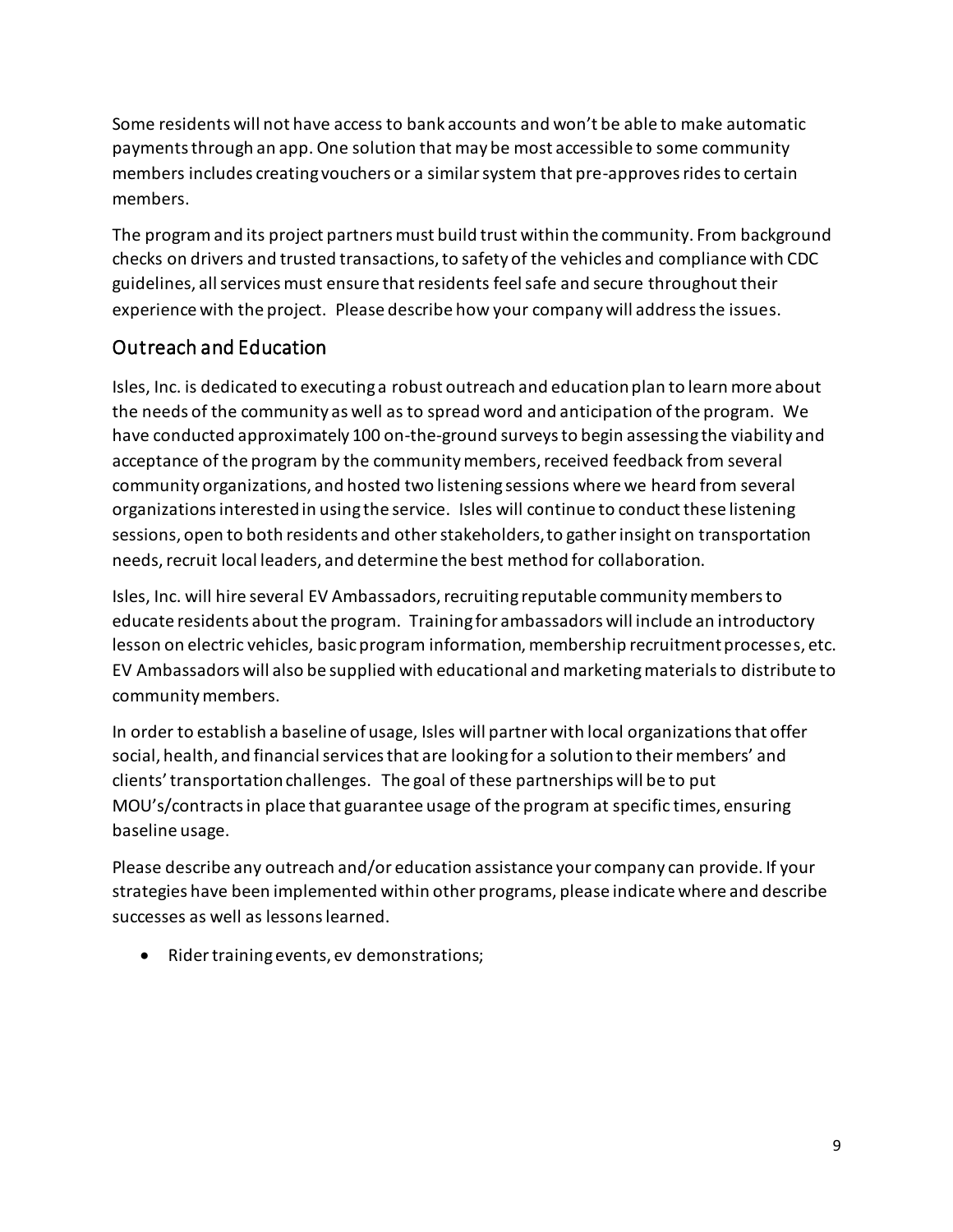## **Timeline**

*Subject to change*.

| Date      | Event                                             |
|-----------|---------------------------------------------------|
| June 2022 | RFP published for Carsharing, Ridesharing,        |
|           | and Shuttle Services                              |
| July      | Utility upgrades & installation of charging       |
|           | stations begins                                   |
| August    | Level 2 chargers installed at Isles locations and |
|           | open to public                                    |
|           |                                                   |
|           | Winner of RFP announced                           |
|           |                                                   |
|           | Preparation to launch program begins              |
| September | Level 2 chargers Installed in City of Trenton &   |
|           | open to public; DCFC chargers Installed at Isles  |
|           | locations                                         |
| September | Program services launched                         |

## How to Respond to this RFP

Isles is requesting proposals on how the Respondent(s) would support the following components of the program. **All submissions must be received by email no later than 5 p.m. EST on Wednesday, July 13. Please send your response to this RFP electronically to Katharina Miguel at kmiguel@isles.org.**

*Additionally, Vendors are welcome to submit questions to [kmiguel@isles.org.](mailto:kmiguel@isles.org) All questions must be submitted by Friday, June 24. Answers to submitted questions will be published at Isles' [Request for Proposals page](https://isles.org/requests-for-proposals/) by Wednesday, June 29.* 

Isles requests that proposals address all components (i.e. car share, ride share and shuttle operations) of the program to the best of the Vendor's ability. As mentioned earlier, Vendors are welcome to work in collaboration with others to fully respond to all components of this RFP in order to provide a comprehensive business, financial and operational plan to address the program's needs.

Responses must include the following information:

- A cover letter that contains a commitment to provide services stated in Vendor's RFP response, an overview of the experience and background of the Vendor (and its team, if applicable), and the business name(s), emails, and telephone number of the principal contact person(s).